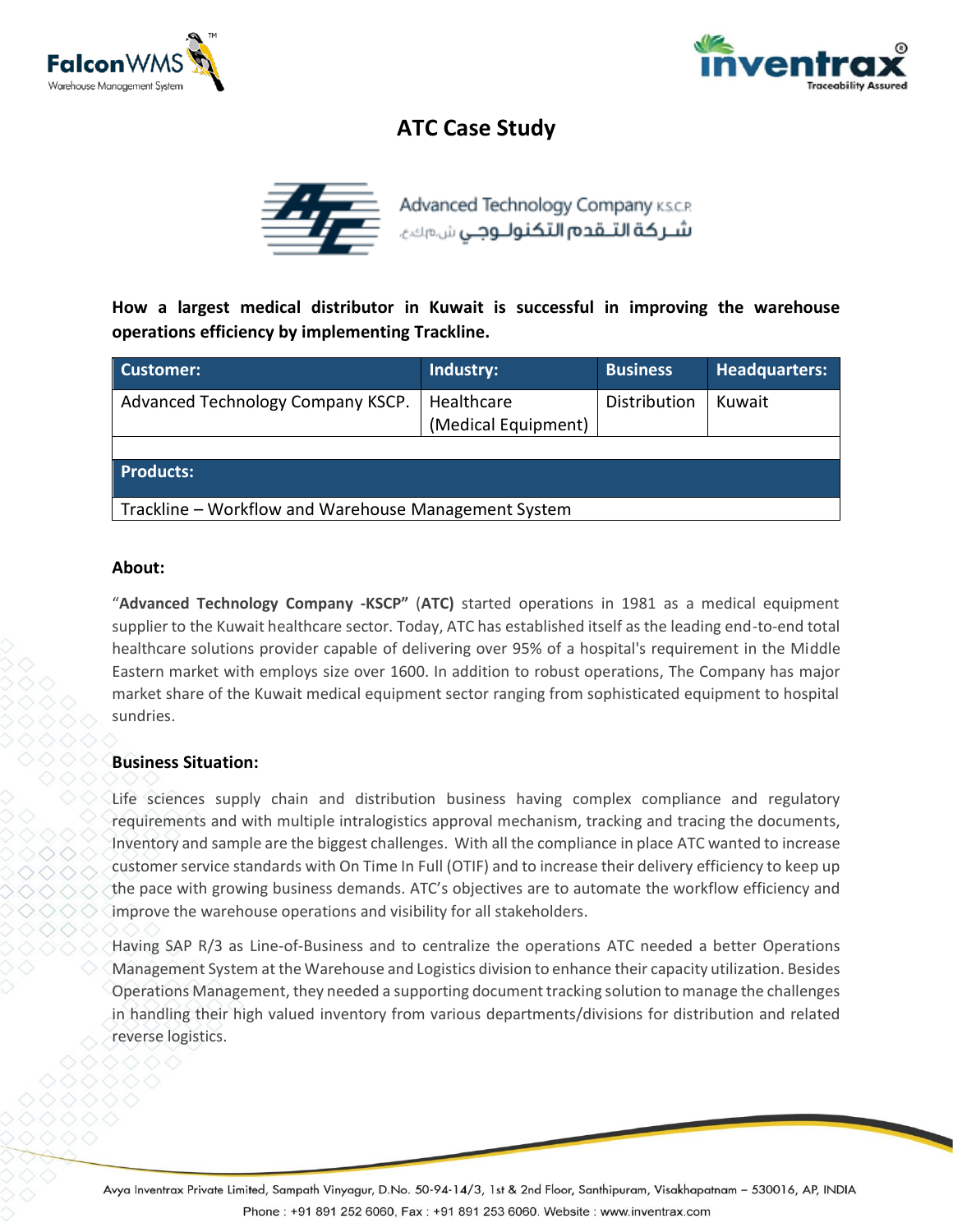



## **Key Challenges**

Prior to implementing Trackline, ATC has faced with key challenges including

- Decentralized Excel spreadsheets at Warehouse, Department and Division level for deliveries
- Paper based Picking and Putaway Operations
- Physical Vs Logical Stock Discrepancy
- **Improper Picking System**
- **Uninformed Inventory Ageing**
- **Space Optimization**
- Poor Operator Performance

#### **The Solution**

ATC selected Inventrax to implement the Outbound workflow Tracking in 2010 and periodically build the Inbound, Warehouse operations, Vendor billing, Yard Management with Dock token generation. ATC has 10 DC's (Dry and Temperature Controlled) across Kuwait which handles close to 150,000 SKU's.

QR Code based operations on Handheld terminals and across all the warehouse and integration with the Thermal Probes in their temperature-controlled warehouses, sign on device as Proof of delivery are other significant features built over the time.

Demand based complex workflows for large projects are built into the system.

### **Solution Offered**

Inventrax has custom built the system which is the baseline for today's FalconWMS an advanced warehouse management system, ATC gained capabilities for custom distribution services to customers with a **more centralized distribution network across the Kuwait**.

- Strategic Implementation Timeline of 3 Weeks
- Manual Excel Integration with SAP-ERP data
- Centralized System handling multiple storage and distribution units
- Improved product slotting and pick path optimization strategies
- Adaptable workflow mechanism built for continuous process improvements
- $\bullet$  Tightly coupled integration with IIoT devices and other AIDC systems

#### **Benefits Delivered:**

Trackline provided significant gains to ATC in terms of capabilities, efficiency and performance that boosted their ability with.

- Streamlined operations in every zone of the Warehouses
- Improved inventory accuracy with cycle counts
- Optimized Warehouse Space & Putaway Mechanisms
- **Stringent Quality Modules**
- Increased Labor Productivity
- Achieved significant improvement in distribution throughput

Avya Inventrax Private Limited, Sampath Vinyagur, D.No. 50-94-14/3, 1st & 2nd Floor, Santhipuram, Visakhapatnam - 530016, AP, INDIA Phone: +91 891 252 6060, Fax: +91 891 253 6060, Website: www.inventrax.com